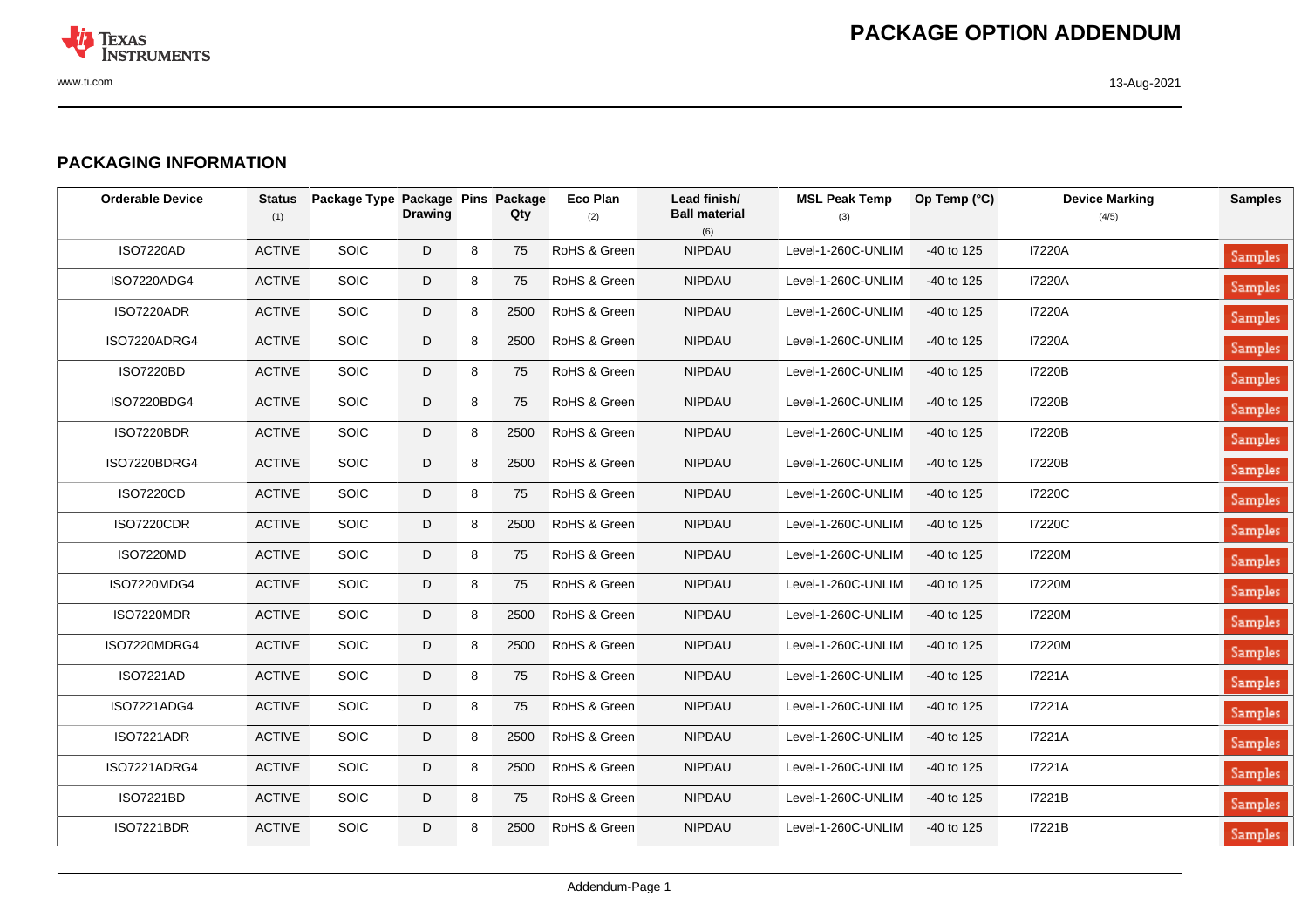| <b>Orderable Device</b> | <b>Status</b> | Package Type Package Pins | <b>Drawing</b> |   | Package<br>Qty | Eco Plan     | Lead finish/<br><b>Ball material</b> | <b>MSL Peak Temp</b> | Op Temp $(^{\circ}C)$ | <b>Device Marking</b> | <b>Samples</b> |
|-------------------------|---------------|---------------------------|----------------|---|----------------|--------------|--------------------------------------|----------------------|-----------------------|-----------------------|----------------|
|                         | (1)           |                           |                |   |                | (2)          | (6)                                  | (3)                  |                       | (4/5)                 |                |
| ISO7221BDRG4            | <b>ACTIVE</b> | <b>SOIC</b>               | D              | 8 | 2500           | RoHS & Green | <b>NIPDAU</b>                        | Level-1-260C-UNLIM   | $-40$ to 125          | I7221B                | <b>Samples</b> |
| <b>ISO7221CD</b>        | <b>ACTIVE</b> | <b>SOIC</b>               | D              | 8 | 75             | RoHS & Green | <b>NIPDAU</b>                        | Level-1-260C-UNLIM   | $-40$ to 125          | I7221C                | Samples        |
| ISO7221CDG4             | <b>ACTIVE</b> | <b>SOIC</b>               | D              | 8 | 75             | RoHS & Green | <b>NIPDAU</b>                        | Level-1-260C-UNLIM   | $-40$ to 125          | I7221C                | Samples        |
| <b>ISO7221CDR</b>       | <b>ACTIVE</b> | <b>SOIC</b>               | D              | 8 | 2500           | RoHS & Green | <b>NIPDAU</b>                        | Level-1-260C-UNLIM   | $-40$ to 125          | I7221C                | Samples        |
| ISO7221CDRG4            | <b>ACTIVE</b> | <b>SOIC</b>               | D              | 8 | 2500           | RoHS & Green | <b>NIPDAU</b>                        | Level-1-260C-UNLIM   | $-40$ to 125          | I7221C                | Samples        |
| <b>ISO7221MD</b>        | <b>ACTIVE</b> | <b>SOIC</b>               | D              | 8 | 75             | RoHS & Green | <b>NIPDAU</b>                        | Level-1-260C-UNLIM   | $-40$ to 125          | I7221M                | Samples        |
| ISO7221MDG4             | <b>ACTIVE</b> | <b>SOIC</b>               | D              | 8 | 75             | RoHS & Green | <b>NIPDAU</b>                        | Level-1-260C-UNLIM   | $-40$ to 125          | I7221M                | Samples        |
| ISO7221MDR              | <b>ACTIVE</b> | <b>SOIC</b>               | D              | 8 | 2500           | RoHS & Green | <b>NIPDAU</b>                        | Level-1-260C-UNLIM   | $-40$ to 125          | I7221M                | Samples        |
| ISO7221MDRG4            | <b>ACTIVE</b> | <b>SOIC</b>               | D              | 8 | 2500           | RoHS & Green | <b>NIPDAU</b>                        | Level-1-260C-UNLIM   | $-40$ to 125          | I7221M                | Samples        |

**(1)** The marketing status values are defined as follows:

**ACTIVE:** Product device recommended for new designs.

**LIFEBUY:** TI has announced that the device will be discontinued, and a lifetime-buy period is in effect.

**NRND:** Not recommended for new designs. Device is in production to support existing customers, but TI does not recommend using this part in a new design.

**PREVIEW:** Device has been announced but is not in production. Samples may or may not be available.

**OBSOLETE:** TI has discontinued the production of the device.

<sup>(2)</sup> RoHS: TI defines "RoHS" to mean semiconductor products that are compliant with the current EU RoHS requirements for all 10 RoHS substances, including the requirement that RoHS substance do not exceed 0.1% by weight in homogeneous materials. Where designed to be soldered at high temperatures, "RoHS" products are suitable for use in specified lead-free processes. TI may reference these types of products as "Pb-Free".

**RoHS Exempt:** TI defines "RoHS Exempt" to mean products that contain lead but are compliant with EU RoHS pursuant to a specific EU RoHS exemption.

Green: TI defines "Green" to mean the content of Chlorine (CI) and Bromine (Br) based flame retardants meet JS709B low halogen requirements of <=1000ppm threshold. Antimony trioxide based flame retardants must also meet the <=1000ppm threshold requirement.

**(3)** MSL, Peak Temp. - The Moisture Sensitivity Level rating according to the JEDEC industry standard classifications, and peak solder temperature.

**(4)** There may be additional marking, which relates to the logo, the lot trace code information, or the environmental category on the device.

**(5)** Multiple Device Markings will be inside parentheses. Only one Device Marking contained in parentheses and separated by a "~" will appear on a device. If a line is indented then it is a continuation of the previous line and the two combined represent the entire Device Marking for that device.